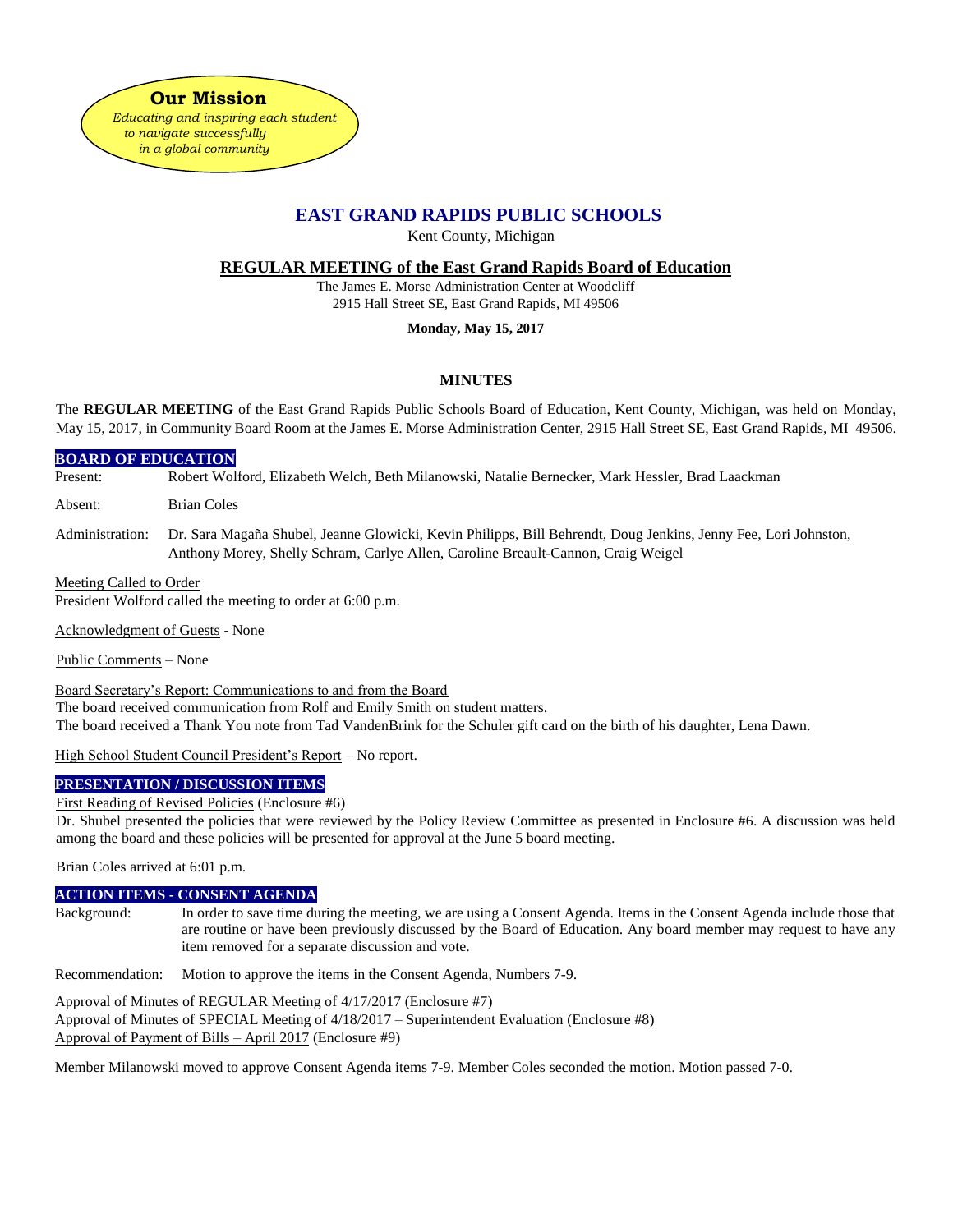# **OTHER ACTION ITEMS**

#### Resolution of Kent ISD School Board Election (Enclosure #10)

President Wolford provided background information regarding the Kent ISD School Board Election. Under Section 614(2) of the Revised School Code, the board adopts the resolution of the Kent ISD School Board Election for the purpose of designating a voting delegate and alternate from each constituent district as described in Enclosure #10.

Member Bernecker moved to adopt the Kent ISD School Board Resolution designating Member Coles as a voting delegate and Member Hessler as an alternate representative as described in Enclosure #10. A discussion was held among the board. Member Welch seconded the motion. Motion passed 7-0.

#### Approval of KISD Budget for 2017-2018 (Enclosure #11)

Background: The State of Michigan requires that local school boards review their ISD's proposed budget and act in support or nonsupport of the budget. The Finance Committee has discussed the KISD 2017-2018 budget and recommends support.

Recommendation: Motion to support the KISD 2017-2018 budget as presented.

Kevin Philipps, Assistant Superintendent of Business, provided background information on the KISD Budget for 2017-2018.

Member Hessler moved to approve the KISD Budget for 2017-2018 as presented in Enclosure #11. Member Laackman seconded the motion. A discussion was held among the board. Motion passed 7-0.

#### Approval of the Superintendent's Evaluation and Contract Extension

President Wolford reported that the board complied with the state mandate to conduct the annual evaluation of Dr. Shubel on April 18, 2017, utilizing the MASB evaluation rubric. After a very thorough review, the board deemed Dr. Shubel to be highly effective. The board complimented Dr. Shubel on student growth numbers and efforts in financial areas. A discussion was held among the board. The board is recommending to extend Dr. Shubel's contract by one year to June 30, 2020.

Member Milanowski moved to approve the Superintendent's Evaluation and extend her contract by one year to June 30, 2020. Member Coles seconded the motion. Motion passed 7-0.

# **ADMINISTRATIVE REPORTS**

#### Superintendent

Dr. Shubel congratulated the high school First Robotics Team for their accomplishments in competing in the world competition again this year and shared that they did a great job in representing EGRPS.

Dr. Shubel congratulated the We The People team for their accomplishments in competing and earning recognition in the Top 10 in the national competition.

Dr. Shubel announced that there are seven staff members in the district who will be receiving tenure as listed in Enclosure #13.

Dr. Shubel announced the upcoming dates of:

Baccalaureate – Tuesday, May 23 at 6:00 p.m. at Fountain Street Church

High School Graduation Ceremony – Thursday, May 25 at 7:00 p.m. at Memorial Field

Staff Retirement Breakfast – Thursday, June 8 at 8:00 a.m.

## Assistant Superintendent of Business

Kevin Philipps presented an update of the 2017-2018 budget. He expressed gratitude to the community for their strong support of the countywide enhancement millage. He shared that discussions around financial sustainability for the district include the "three legs of the stool" which include state funding, the enhancement millage, and EGRNow! More information will be known following the May Revenue Conference. Philipps shared that the district's proposed budget will be presented at the June 5 Budget Hearing.

President Wolford acknowledged Lucy Shair and the Legislative Committee for getting information out to the community on the enhancement millage. He also thanked Amy Stuursma, Executive Director the EGR Schools Foundation, and her team for their efforts with the EGRNow! campaign and raising awareness that this is an opportunity to restore some positions that had previously been cut. A discussion was held among the board.